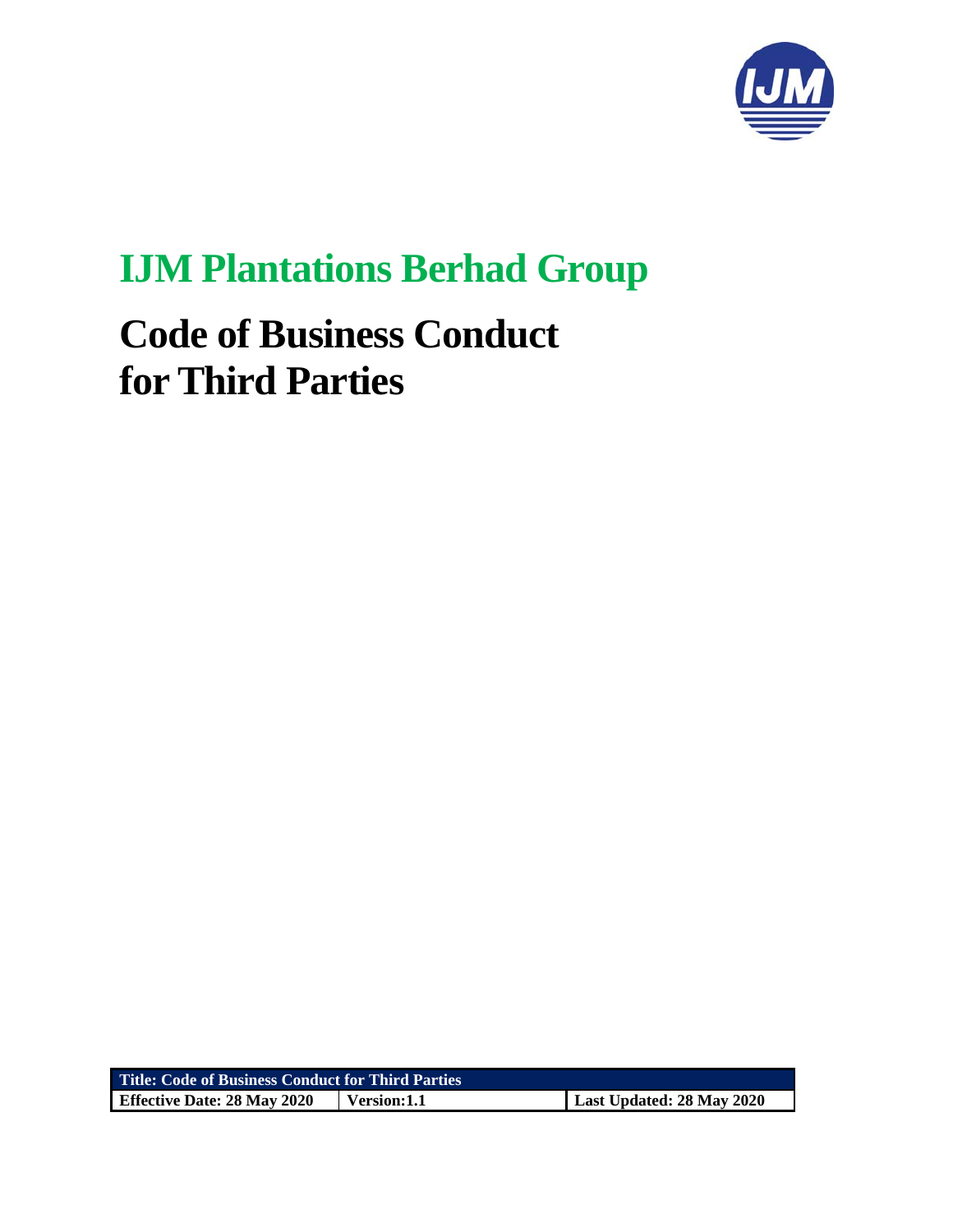

#### **1. Introduction**

IJM Plantations Berhad ("**IJMPLT**") and its subsidiaries (collectively referred to as the "**Company**") is committed to conducting its business professionally, ethically and with the highest standard of integrity. This Code of Business Conduct for Third Parties sets out the principles and standards in which the Company expects its Third Parties (as defined below) to conform to in its course of conducting business with the Company.

The Company will not do business with any party who intentionally or continuously breach any applicable laws, and the Company will not require any of its Third Parties (as defined below) to perform any act which is prohibited by any applicable laws and/or this Code of Business Conduct for Third Parties.

#### **2. Scope and Application**

This Code of Business Conduct for Third Parties ("**Code**") shall apply to all vendors, suppliers, service providers, contractors, sub-contractors, consultants, agents, representatives and any other persons or entities who provide work, goods or services or act for or on behalf of the Company ("**Third Parties**"), including but not limited to their employees, affiliates or any other third parties or sub-contractors who have been engaged by the Third Parties to perform services for, or provide products to, or act for or on behalf of the Company (collectively, "**Personnel**").

This Code shall also apply to all Third Parties and their Personnel who provide work, goods or services or act for or on behalf of subsidiaries of the Company except any subsidiaries that have their own code of business conduct for third parties, in which case such Third Party and their Personnel shall comply with the code of business conduct for third parties implemented by the relevant subsidiary. With respect to each subsidiary of the Company, all references made in this Code to the Company shall mean the subsidiary.

This Code is intended to supplement and should be read in line with any existing policies, procedures and codes relevant to Third Parties.

The Company expects its Third Parties and their Personnel to have a continuing obligation to familiarise themselves with this Code and applicable laws in relation to conducting their business with the Company.

#### **3. Company Assets**

All Third Parties are responsible to protect all Company assets provided to you by the Company from any loss, damage, misuse, illegal use or theft. Company assets include, without limitation, to products and services, vehicles, access and/or security cards, equipment and facilities.

Third Parties must only use Company assets for official business purposes relating to the Company and to further the business interest of the Company. Usage for any other purposes require the prior approval of the Company.

The Company assets cannot be used for personal reasons. Third Parties must not remove any Company assets from the Company's premises, unless it is for business purposes relating to the Company and provided for under the Company's prior agreement with the Third Party and/or approval from the Company.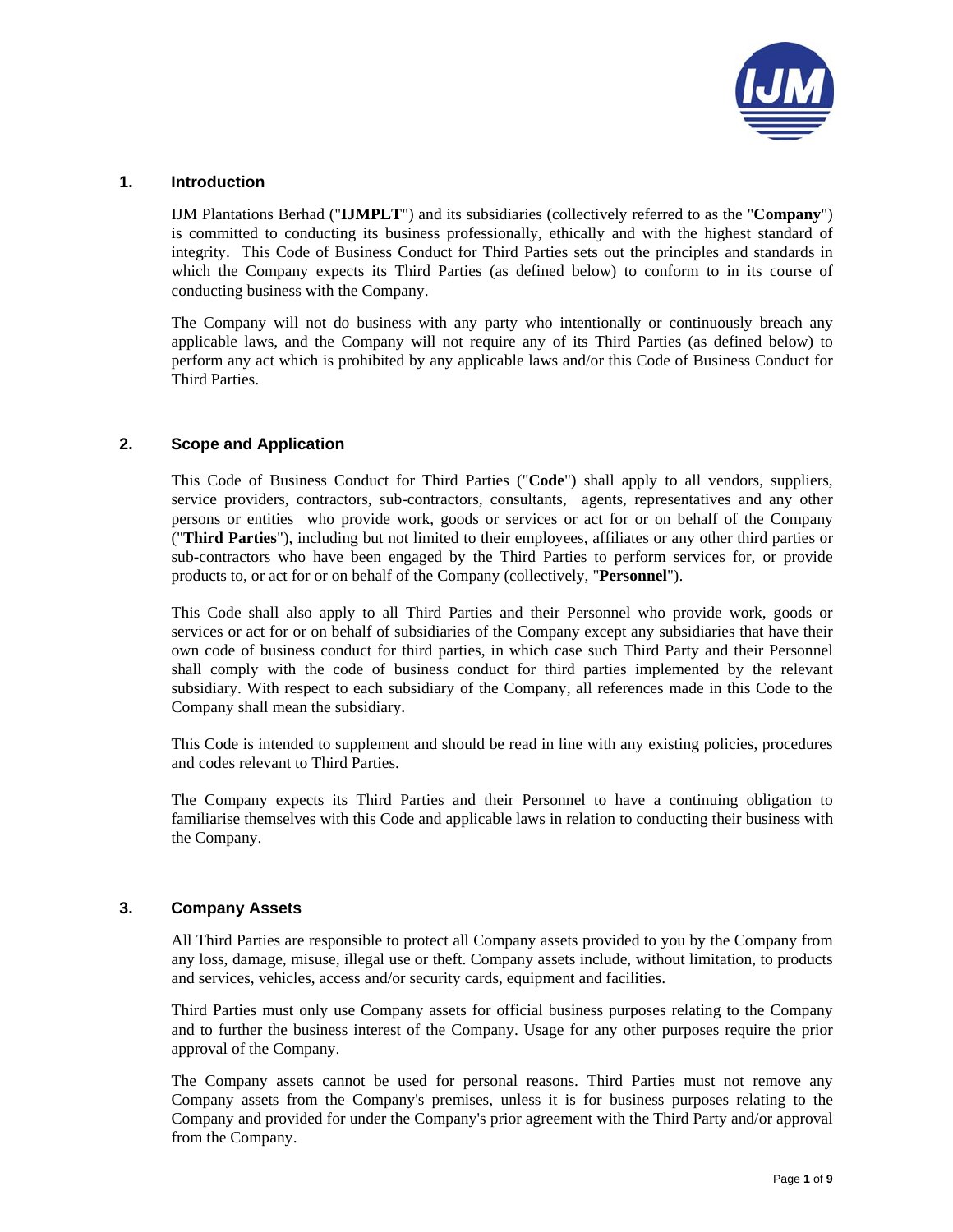

Any Company asset and/or property that has been removed from the Company's premises with the Company's prior authorization must be returned as agreed and/or on demand, in good working condition.

Third Parties must only use software that is properly licensed as part of the Company's assets.

Third Parties must not:

- (a) download, duplicate or copy proprietary software belonging to and/or licensed to the Company into other devices without the Company's prior written approval; and
- (b) install unauthorised software or download non work-related materials on Company assets.

# **4. Company Information**

Company information refers to any/and all information which is provided to Third Parties by or on behalf of the Company or is obtained by Third Parties pursuant to their business relationship with the Company. Company information includes, without limitation, any corporate, business, financial, marketing, operational, employees, customers, vendors, suppliers and customer information belonging to or licensed to the Company and intellectual properties belonging to or controlled by the Company, such as copyright and moral right, trade mark and service mark, trade dress, industrial designs, patents, trade secret, know how, methodology, technology and software.

All Company information is confidential information, regardless of its form and method of communication as well as whether or not such information is marked as "*Confidential*".

Third Parties must keep all Company information secure and only provide limited access to the Company information to their Personnel where necessary to execute their job functions in the course of business with the Company.

Third Parties must only use Company information strictly for business purposes involving the Company, and in the best interest of the Company. Third Parties must not use the Company information for any unauthorised purpose or reason.

The Third Parties must not remove storage devices containing Company information or licensed or copyrighted software from any location without the express and prior authorisation of the Company.

Third Parties shall not in any circumstance disclose Company information to any unauthorised third party without the Company's prior written consent.

Third Parties and their Personnel shall have the continuing obligation of confidentiality notwithstanding the termination, cessation and/or expiry of your employment or engagement with the Company. Any Third Parties and/or their Personnel found in breach of this obligation shall be dealt with seriously.

In the event of a conflict between the confidentiality obligations under any written agreement between the Company and the Third Parties and the confidentiality obligations under this Code, the confidentiality obligations under the written agreement shall prevail.

All information provided by Third Parties to the Company must be true, accurate and complete. In particular, financial records and accounts must accurately reflect all transactions and payments made, and conform to proper internal controls, mandatory accounting principles and any applicable laws.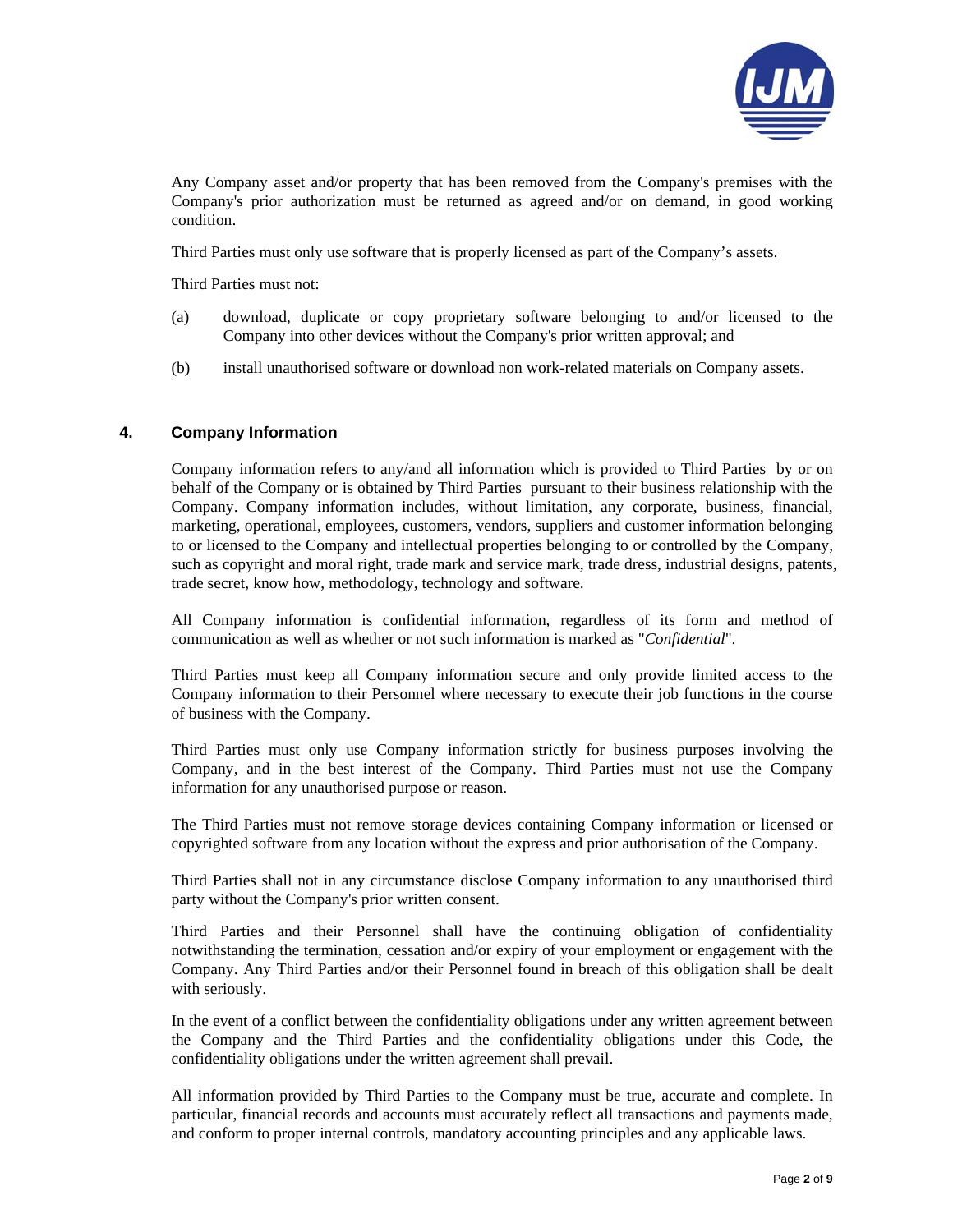

Third Parties must process all documentation and records relating to their relationship with the Company in accordance with relevant document retention policies, applicable laws and all requirements imposed by the Company.

### **5. Dealing with Customers**

The Company ensures that all its dealings with customers are conducted with the highest standard of integrity and professionalism. As such, the Company expects all Third Parties dealing with any customers for or on behalf of the Company to practice the same standards of integrity and professionalism.

Third Parties must ensure that the content of any marketing or advertising materials relating to the Company or its affiliates are accurate and true and not misleading, false or inaccurate. Additionally, Third Parties must comply with all quality, health and safety requirements imposed by law, any regulatory bodies or the Company.

# **6. Dealing with the Media**

In the event that Third Parties receive any queries from the media or other parties in relation to the Company, these queries shall be directed to the Company. Third Parties should inform the Company and obtain the Company's prior written approval before providing any information to the media or such other party, including any financial analysts and shareholders.

# **7. Conflict of Interest**

All business decisions and actions undertaken by Third Parties must be made with the Company's best interest in mind and must not be motivated by any personal considerations or relationships.

All Third Parties must declare in writing to the Company of any conflict of interest or potential conflict of interest before making any of such decisions and/or actions, or as soon as such Third Party becomes aware of any actual or potential conflict of interest.

# **8. Health, Safety and Environment ("HSE")**

The Company takes safety seriously. In line with this, all Third Parties must ensure a safe and healthy environment for everyone including the public, and comply with all applicable laws, the Company's policy, systems and processes that govern HSE.

As a general rule, Third Parties must in providing work, goods or services to the Company:

- (a) comply with all relevant Company policies and procedures relating to HSE; and
- (b) attend to any of the Company's HSE awareness briefing, if requested by the Company.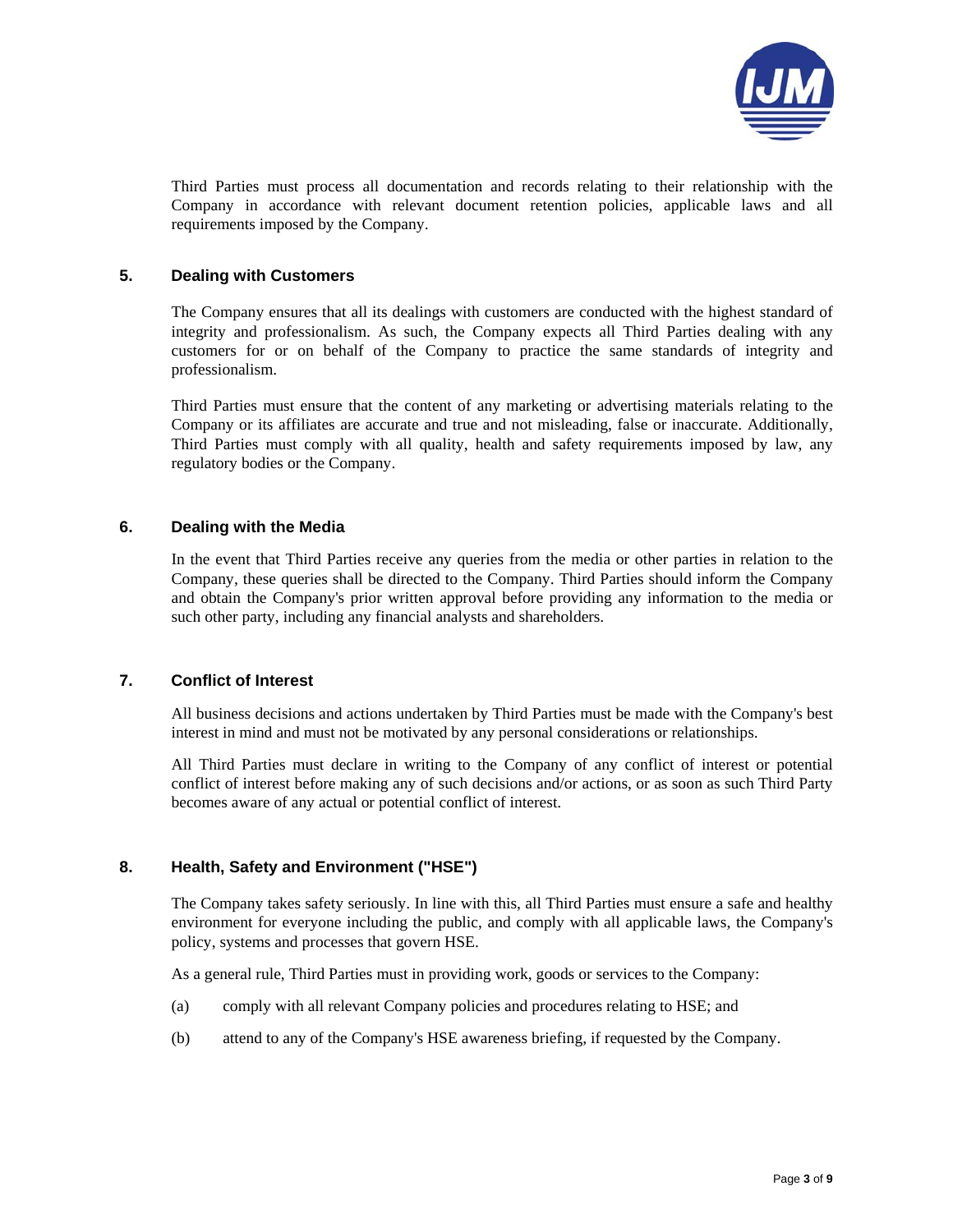

# **9. Anti-Bribery and Corruption**

In line with the Company's commitment to conducting its business professionally, ethically and with the highest standard of integrity, the Company practices a zero-tolerance approach against all forms of bribery and corruption, and upholds all applicable laws in relation to anti-bribery and corruption.

The Company has put in place the Anti-Bribery and Corruption System ("**ABCS**") to consolidate and manage policies, procedures and processes in relation to bribery and corruption risks in the Company. Third Parties are expected to comply with the relevant ABCS policies, procedures and/or processes when providing such work, goods or services, or when acting for and/or on behalf of the Company.

As a general rule, when conducting business with, or for or on behalf of the Company, Third Parties are required to:

- (a) behave and act transparently, professionally and ethically in accordance with this Code;
- (b) undertake periodic assessment on corruption risk and where necessary, implement and maintain procedures and processes which are compliant with all applicable anti-corruption laws;
- (c) comply and ensure that their Personnel are aware of and will comply with all provisions set out in this Code and under any applicable anti-corruption laws;
- (d) conduct all necessary due diligence prior to engaging their Personnel or with any other third parties where services of such third parties are necessary to conduct business with, or for or on behalf of the Company; and
- (e) maintain accurate books and records relating to the Company's business.

This Code specifically prohibits all Third Parties and their Personnel from engaging in any corrupt activity whether directly or indirectly offering, promising, providing, or authorizing anyone to provide any Gratification to a Government Official or any private individual or entity for the purpose of obtaining or retaining any improper advantage. "*Gratification*" and "*Government Official*" are defined in APPENDIX 1.

In dealing with any Government Official, Third Parties must ensure that they:

- (a) are compliant with all applicable laws and regulations in all interactions and dealings with Government Officials for or on behalf of the Company;
- (b) cooperate with reasonable requests for information from government agencies and regulatory authorities, and to consult with the Company before responding to any request. In this regard, all such information provided must be truthful and accurate; and
- (c) must not alter or destroy any documents or records in response to any investigation or other lawful request.

The Company will not authorize or tolerate any business practice that does not comply with this Code and/or all applicable anti-corruption laws. Therefore, all Third Parties are required to review their respective business practices on a regular basis and, if inconsistent with this Code, and/or any anticorruption laws in any way, the Third Parties make the appropriate practice adjustments to ensure compliance.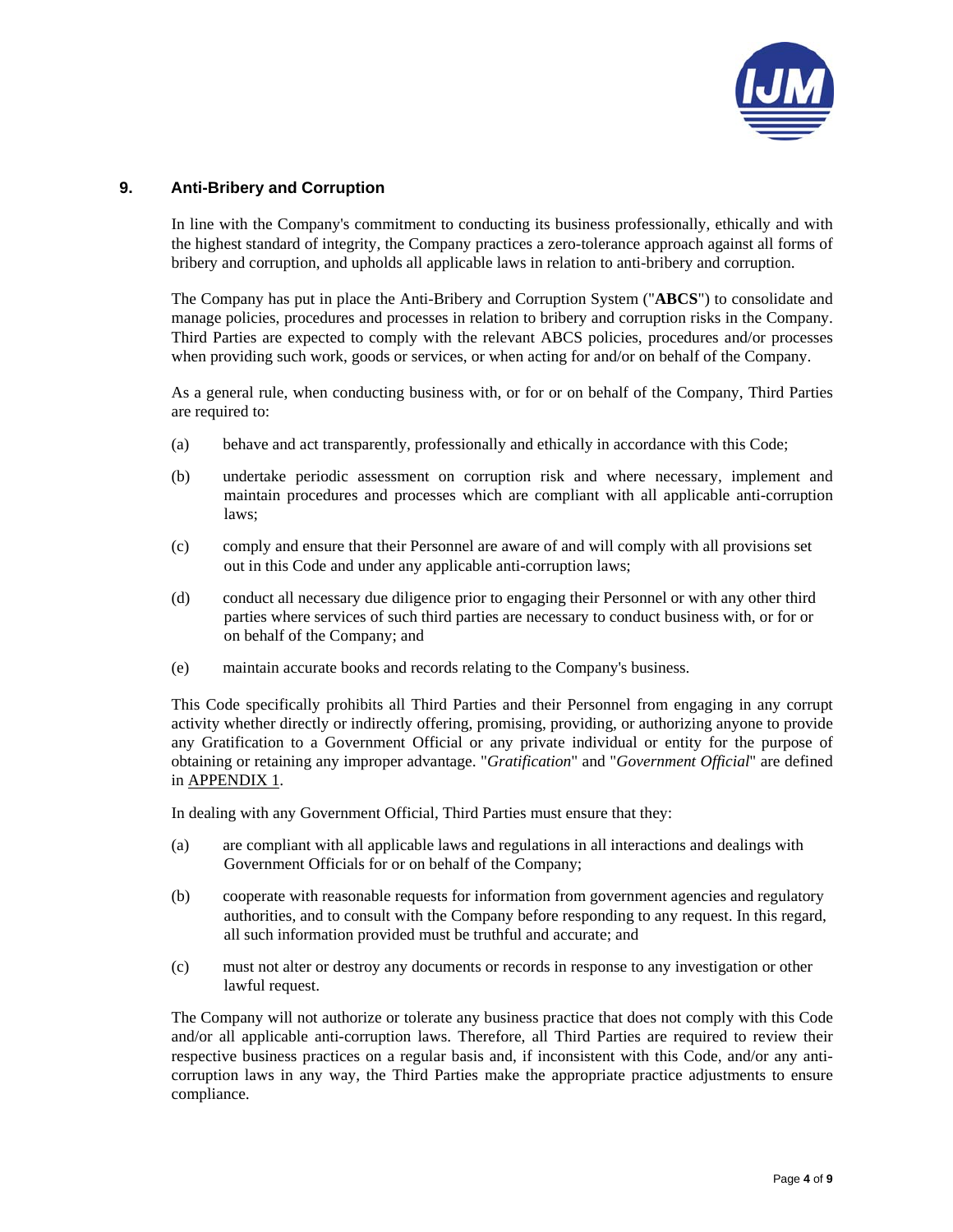

The Company takes any violation of anti-corruption laws seriously. If any Third Party is aware of any actual and/or suspected incidents of bribery or corruption, such Third Party must immediately report such instances to the Company through the Company's whistleblowing channel, which can be found on www.ijmplantations.com.

# **10. Gifts, Hospitality and Entertainment, Charitable Donations and Sponsorships, Political Contributions, Facilitation/Payment and Extortion Payment.**

#### **10.1 Gifts, Hospitality and Entertainment**

The Company does not prohibit gifts, hospitality and entertainment offered and/or received in the normal course of business. However, it is important to note that certain gifts, hospitality and entertainment may cause improper influence, or appear or be perceived to cause improper influence. Such gifts, hospitality and entertainment may even be seen as a bribe and may adversely tarnish the reputation of the Company.

As a guiding principle, Directors and Employees may offer and receive gifts, hospitality and entertainment provided that such gift, hospitality and entertainment is appropriate, reasonable and acceptable in the normal course of business. When determining whether such gifts, hospitality or entertainment is permissible, Directors and Employees should take into account considerations such as the intention and timing, transparency, frequency, compliance with the other party's policies and rules and the legality of such gift, hospitality and entertainment.

Certain types of gift, hospitality and entertainment are not permissible. As a guiding principle, the following gifts, hospitality and entertainment are **strictly prohibited**:

- (a) Any gift, hospitality or entertainment that is illegal or in breach of any laws, regulations or rules;
- (b) Any gift, hospitality or entertainment offered to a Government Official to facilitate or expedite a routine procedure;
- (c) Gifts, hospitality or entertainment involving parties currently engaged in a tender or competitive bidding process;
- (d) Gifts made in cash or cash equivalent i.e. anything that can be easily converted to cash;
- (e) Any hospitality or entertainment that are sexually oriented;
- (f) Any hospitality and entertainment provided or received that would be perceived as lavish or excessive or may adversely tarnish the reputation of the Company; and
- (g) Any gift, hospitality or entertainment that is a "*quid pro quo*", i.e. something offered in return for something else such as business advantage; and
- (h) Any gift, hospitality or entertainment that is paid for personally to avoid having to declare or seek approval for

It is pertinent to bear in mind the broader context in which the gift, hospitality and/or entertainment is offered or received. Any gift, hospitality or entertainment that may appear or be perceived as influencing or compromising the judgment or objectiveness shall not be offered or received.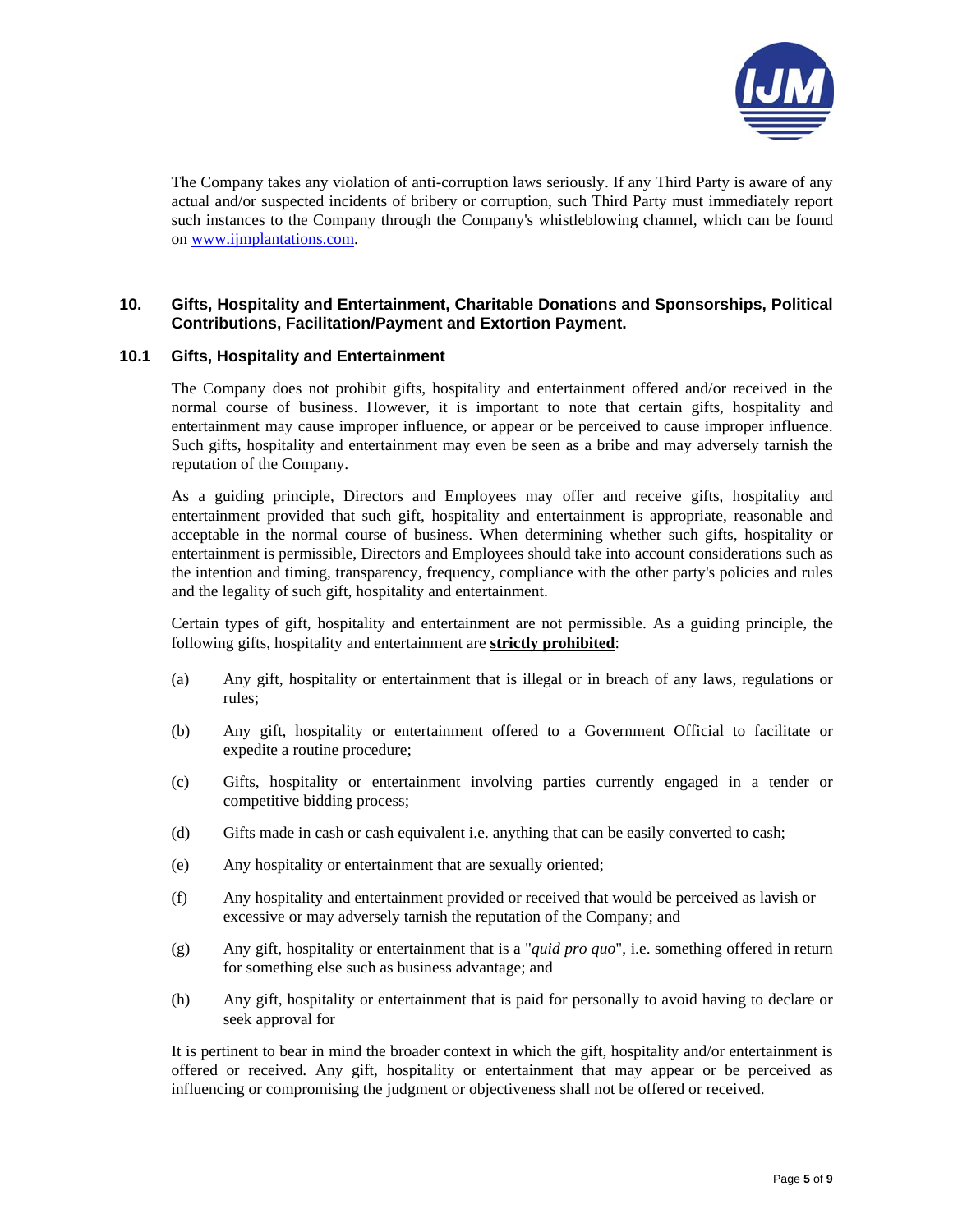

### **10.2 Charitable Donations and Sponsorships**

Charitable donations and sponsorships, whether in kind, services, knowledge, time, or direct financial contributions are allowed by the Company. However, the Company recognises that providing charitable donations and sponsorships can pose a bribery risk as it involves payments to a third party without tangible return and this may be used as a cover up or route for bribery.

As such, all Third Parties must make sure that charitable donations and sponsorships are not used as a scheme to circumvent any prohibitions on bribery. All request for charitable donation and sponsorship to the Company through Third Parties must be made in writing and must be furnished with supporting documents before such request is forwarded for approval from the Chief Executive Officer  $\&$ Managing Director ("CEO&MD") or the Executive Director of the Company or the CEO&MD of IJM Corporation Berhad ("IJM"), the holding company.

The Company shall not make any charitable donation or sponsorship that comes with a direct/indirect suggestion, hint, understanding or implication that some expected or desirable outcome is required, or that is illegal or in breach of any applicable laws.

# **10.3 Political Contributions**

The Company may make contributions to political parties or candidates in accordance and in compliance with all prevailing laws, provided that such contributions is not made as an attempt to influence any decision or gain a business advantage, and are always publicly disclosed. All request for political contributions through Third Parties require approval from the CEO&MD of IJM.

The records of all political contributions shall be kept by the Company's Compliance Officer.

#### **10.4 Facilitation Payment and Extortion Payment**

**Facilitation payment**, often referred to as "*Duit Kopi*", is an illegal or unofficial payment or other advantages given in return for services or benefits in which the payer is legally entitled to receive without making such payment. It is important to note that facilitation payments do not necessarily involve cash or other financial asset, it may be in the form of any advantage with the intention to influence them in their duties.

Facilitation payment usually occurs as a payment to a public official, public body or any person who has authority to grant the following which includes but not limited to approvals, certification, licenses, permissions or permits, in order to secure or expedite such process.

"**Extortion payment**" is the demanding of a gratification, including payments and other advantages, whether or not coupled with a threat if the demand is refused.

The Company strictly prohibits accepting or giving, whether directly or indirectly, any facilitation payments or extortion payments.

However, there are certain situations or circumstance where you may be forced to make a facilitation and/or extortion payment in order to protect your life, limb or liberty. In such situations, any payments made must be immediately reported to the Company's Compliance Officer.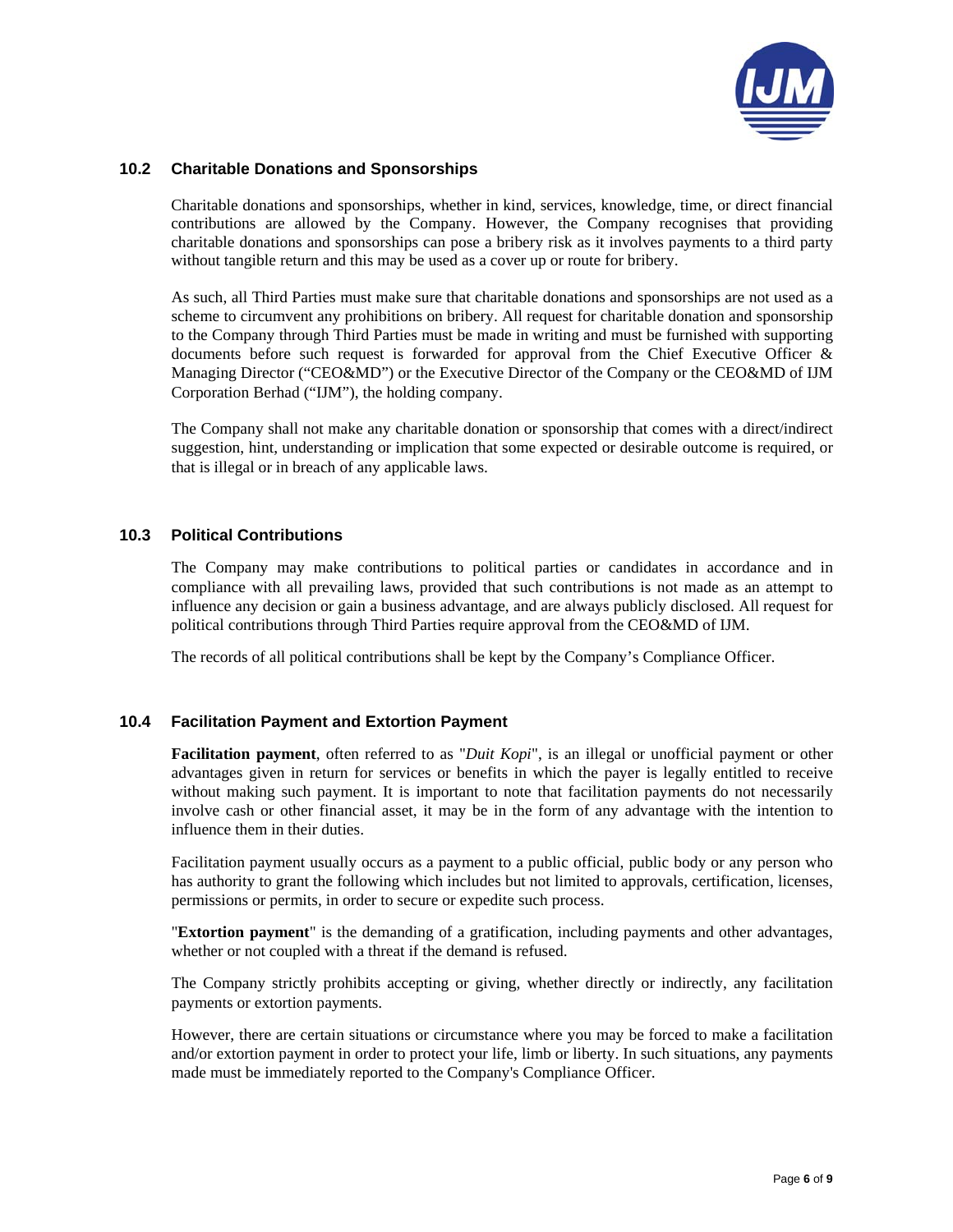

### **11. Fraud**

Third Parties have the responsibility to recognise and report any fraud, falsification of records or other irregularities. Examples of irregularities include forgery or improper alteration to any documents; misappropriation, destruction or disappearance of funds, inventory, supplies or such other assets (tangible or otherwise); and improper handling or reporting of financial transactions; or false or misleading reports.

If any Third Party is aware of any actual and/or suspected irregularity or fraud, such Third Party must immediately report such instances to the Company through the Company's whistleblowing channel. Details are set out in paragraph 12 below.

# **12. Whistleblowing**

The Company takes non-compliance to this Code and any applicable laws seriously. Any actual or suspected non-compliance, such Third Party must immediately report such instances to the Company through the Company's whistleblowing channel.

Details on the whistleblowing procedures, which enables Third Parties to raise concerns regarding actual or suspected unethical, unlawful, illegal, wrongful or other improper conduct can be found in the Company's Whistleblowing Policy, which is available on www.ijmplantations.com.

#### **13. Non-Compliance with This Code**

Any violations and/or non-compliance with this Code shall be taken seriously and may result in, among others, termination of the Company's contract with the Third Parties. Additionally, Third Parties are subject to loss of access privileges, unsatisfactory performance evaluation, sanction, accountability in a court of law, civil, and criminal prosecution.

In the event of termination, the Third Parties shall not be entitled to any further payment or services, whichever applicable, regardless of any activities undertaken or agreements entered into prior to termination, and the Third Parties shall be liable for damages and/or remedies as available in law.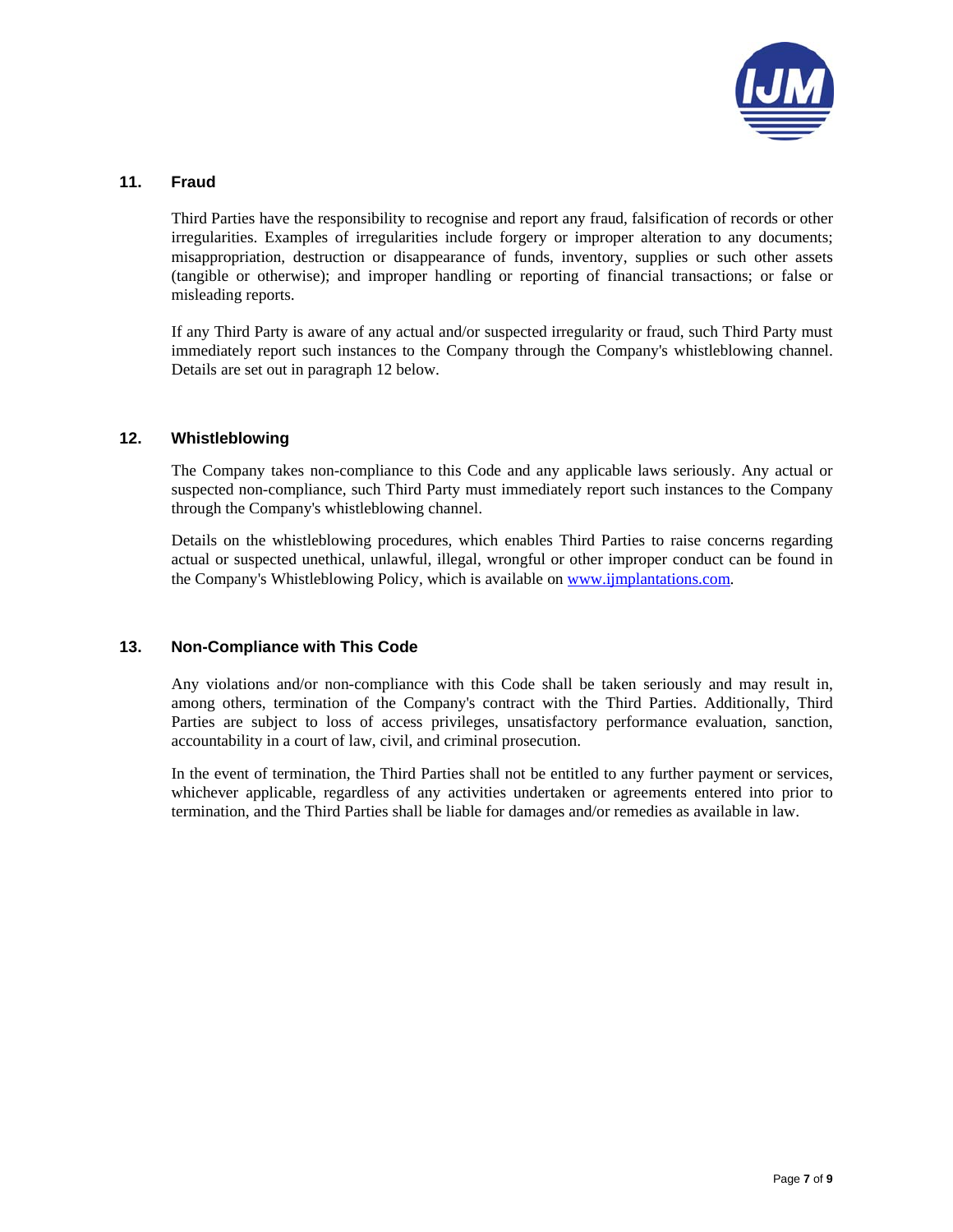

### **APPENDIX 1**

#### **DEFINITIONS**

"**Gratification**" : includes but is not limited to:

- (a) money, donation, gift, loan, fee, reward, valuable security, property or interest in property being property of any description whether movable or immovable, financial benefit, or any other similar advantage;
- (b) any office, dignity, employment, contract of employment or services, and agreement to give employment or render services in any capacity;
- (c) any payment, release, discharge or liquidation of any loan, obligation or other liability, whether in whole or in part;
- (d) any valuable consideration of any kind, any discount, commission, rebate, bonus, deduction or percentage;
- (e) any forbearance to demand any money or money's worth or valuable thing;
- (f) any other service or favour of any description, including protection from any penalty or disability incurred or apprehended or from any action or proceedings of a disciplinary, civil or criminal nature, whether or not already instituted, and including the exercise or the forbearance from the exercise of any right or any official power or duty; or
- (g) any offer, undertaking or promise, whether conditional or unconditional, of any gratification within the meaning of any of the preceding paragraphs (a) to (f);

"**Government Officials**" : means:

- (a) Any officer or employee, appointed or elected, of a local, state, regional, federal, or multi-national government or any department, agency, or ministry of a government;
- (b) Any individual who, although temporarily or without payment, holds a public position, employment or function;